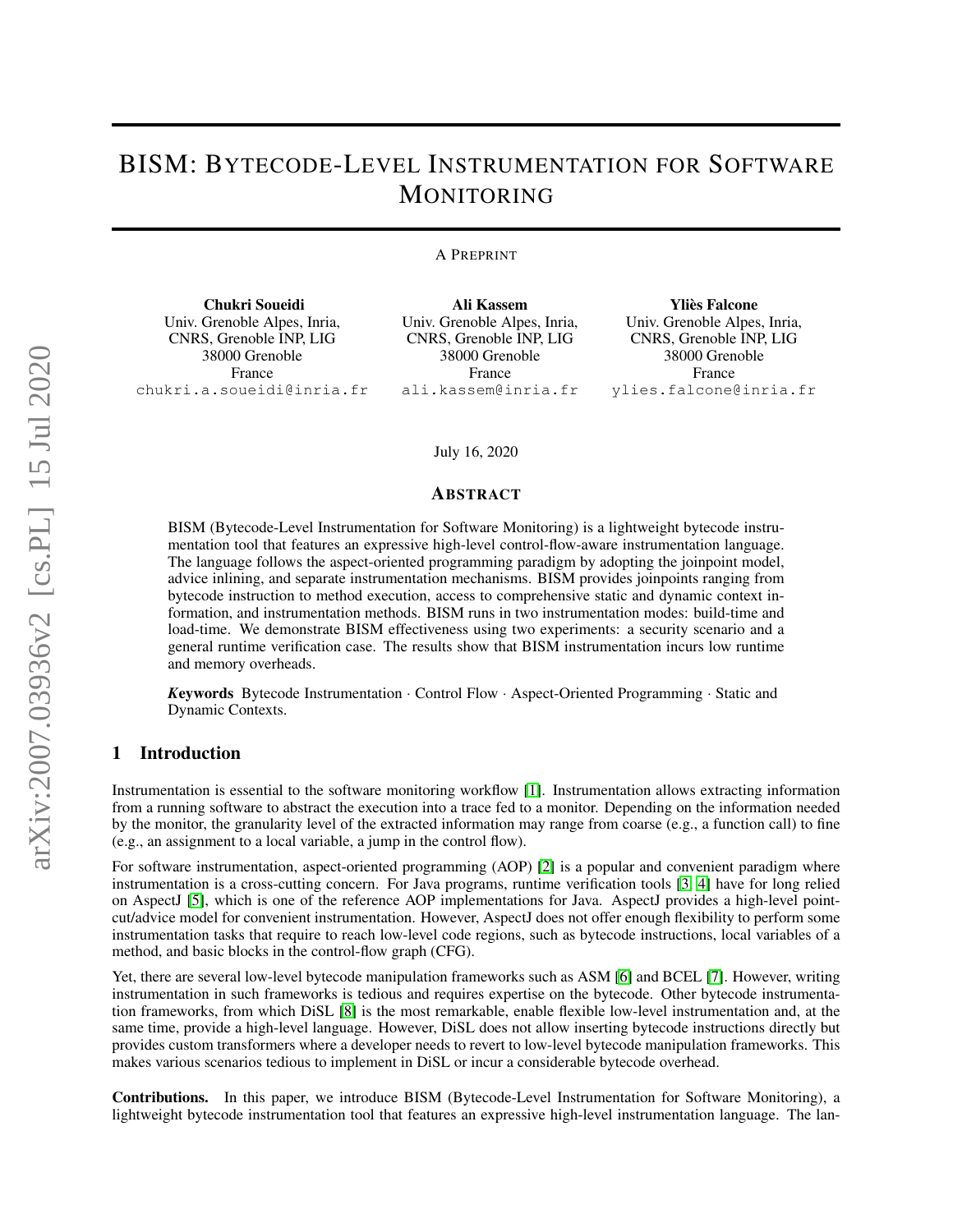guage inspires from the AOP paradigm by adopting the joinpoint model, advice inlining, and separate instrumentation mechanisms. In particular, BISM provides a separate class to specify instrumentation code, and offers a variety of *joinpoints* ranging from bytecode instruction to basic block and method execution. BISM also provides access to a set of comprehensive joinpoints-related *static* and *dynamic contexts* to retrieve some relevant information, and a set of *instrumentation methods* to be called at joinpoints to insert code, invoke methods, and print information. BISM is control-flow aware. That is, it generates CFGs for all methods and offers this information at joinpoints and context objects. Moreover, BISM provides a variety of control-flow properties, such as capturing conditional jump branches and retrieving successor and the predecessor basic blocks. Such features help instrumenting tools using a control-flow analysis, for instance, in the security domain, to detect control-flow attacks, such as test inversions and arbitrary jumps.

We demonstrate BISM effectiveness using two complementary experiments. The first experiment shows how BISM can be used to instrument for a security scenario, more particularly, to detect test inversions in the control-flow of AES (Advanced Encryption Standard). The second experiment demonstrates a general runtime verification case, where we used BISM to instrument seven applications from DaCapo benchmark [\[9\]](#page-11-8) to verify the classical HasNext, UnsafeIterator and SafeSyncMap properties. We also compare BISM's performance to DiSL using three metrics: size, memory footprint, and runtime of the instrumented code. The results show that BISM instrumentation incurs a smaller size and memory footprint. Regarding the runtime of the instrumented code, in load-time instrumentation, BISM always performs better, and in build-time instrumentation, BISM performs better except for two out of seven benchmarks in the second experiment. We observe, in load-time, that the two tools perform similarly when many classes are in the scope of instrumentation but not affected. This stems from (1) DiSL's faster generation of static objects and (2) the static analysis performed by BISM on all classes in the scope, even if not used.

Paper organization. The rest of the paper is organized as follows. Section [2](#page-1-0) overviews the design goals and features of BISM. Section [3](#page-2-0) presents the language featured by BISM. Section [4](#page-6-0) presents the implementation of BISM. Section [5](#page-7-0) presents case studies and a comparison between BISM and DiSL. Section [6](#page-9-0) discusses related work. Finally, Section [7](#page-10-0) concludes.

# <span id="page-1-0"></span>2 BISM Design and Features

BISM is implemented on top of ASM [\[6\]](#page-11-5) with the following goals and features.

Instrumentation mechanism. BISM language follows the AOP paradigm. It provides a mechanism to write separate instrumentation classes. An instrumentation class specifies the instrumentation code to be inserted in the target program at chosen joinpoints. BISM offers joinpoints that range from bytecode instruction to basic block and method execution. It also offers several instrumentation methods and, additionally, accepts instrumentation code written in the ASM syntax. The instrumentation code is eventually compiled by BISM into bytecode instructions and inlined in the target program at the exact joinpoint locations.

Access to program context. BISM offers access to complete static information about instructions, basic blocks, methods, and classes. It also offers dynamic context objects that provide access to values that will only be available at runtime such as values of local variables, stack values, method arguments, and results. Moreover, BISM allows accessing instance and static fields of these objects. Furthermore, new local variables can be created within the scope of a method to pass values between joinpoints.

Control flow context. BISM generates the CFGs of target methods out-of-the-box and offers this information within joinpoints and context objects. In addition to basic block entry and exit joinpoints, BISM provides specific control-flow related joinpoints such as OnTrueBranchEnter and OnFalseBranchEnter which capture conditional jump branches. Moreover, it provides a variety of control-flow properties within the static context objects. For example, it is possible to traverse the CFG of a method to retrieve the successors and the predecessors of basic blocks, moreover, edges are labeled denoting if it is the True or False branch of a conditional jump. Furthermore, BISM provides an optional feature to display the CFGs of methods before and after instrumentation, which gives developers visual assistance for analysis and insight on how to instrument the code and optimize it.

Compatibility with ASM. BISM uses ASM extensively and relays all its generated class representations within the static context objects. Furthermore, it allows for inserting raw bytecode instructions by using the ASM data types. In this case, it is the responsibility of the user to write instrumentation code free from compilation and runtime errors. If the user unintentionally inserts faulty instructions, the code might break. The ability to insert ASM instructions provides highly expressive instrumentation capabilities, especially when it comes to inlining the monitor code into the target program.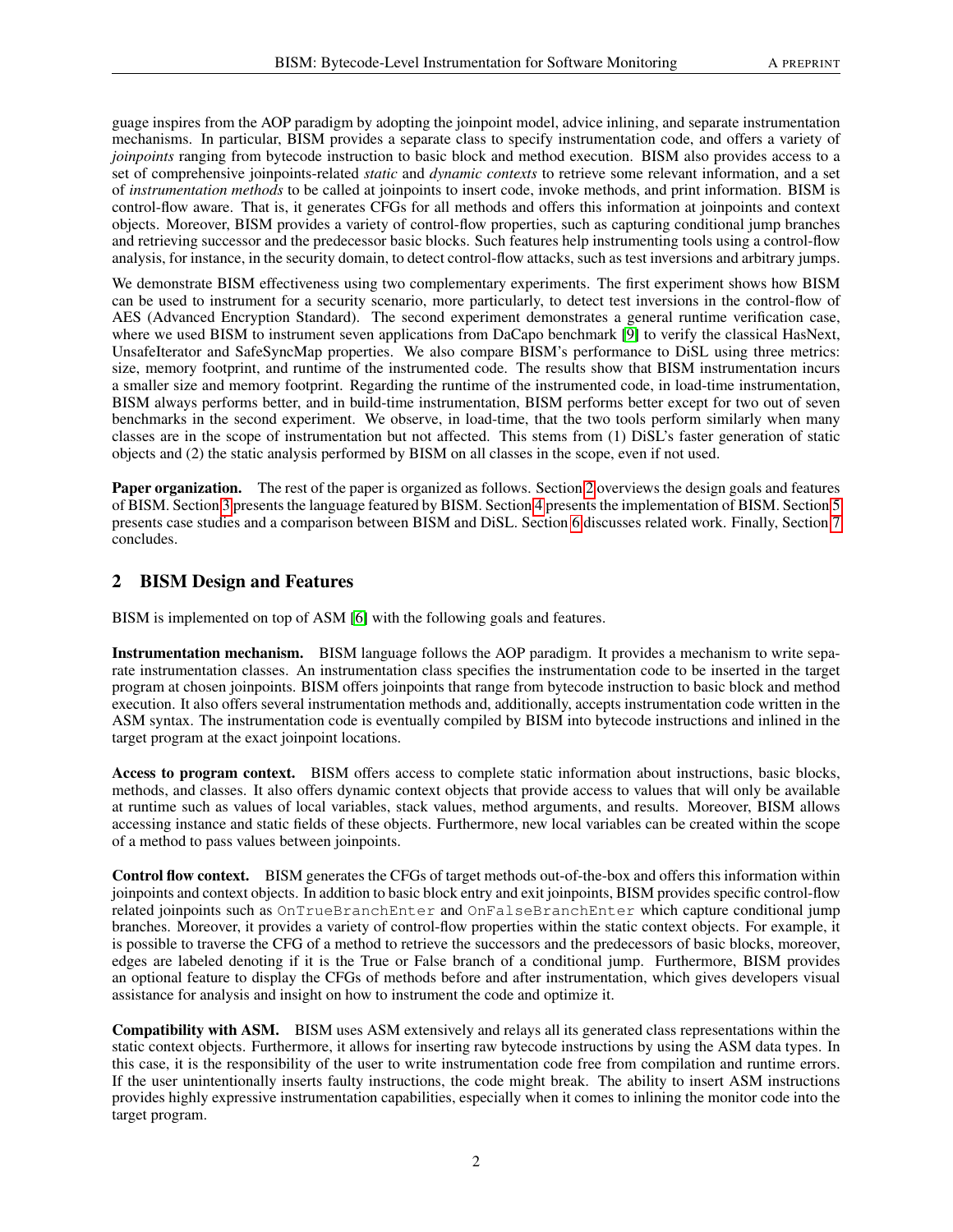Bytecode coverage. BISM can run in two modes: *build-time* (as a standalone application) with static instrumentation, and *load-time* with an agent (utilizing java.lang .instrument) that intercepts all classes loaded by the JVM and instruments before the linking phase. In build-time, BISM is capable of instrumenting all the compiled classes and methods<sup>[1](#page-2-1)</sup>. In load-time, BISM is capable of instrumenting additional classes, including classes from the Java class library that are flagged as modifiable. The modifiable flag keeps certain core classes outside the scope of BISM. Note, modifying such classes is rather needed in dynamic program analysis (e.g., profiling, debugging).

# <span id="page-2-0"></span>3 BISM Language

We demonstrate the language in BISM, which allows developers to write *transformers* (*i.e.,* instrumentation classes). The language provides joinpoints (Section [3.1\)](#page-2-2) which capture exact points of program executions, static and dynamic contexts (Sections [3.2](#page-3-0) and [3.3\)](#page-4-0) which retrieve relevant information at joinpoints, and instrumentation methods (Section [3.4\)](#page-5-0) used to instrument a target program.

## <span id="page-2-2"></span>3.1 Joinpoints

Joinpoints identify different execution points of a program; they mark bytecode regions where instrumentation can be inlined in the target program. BISM offers a closed set of joinpoints capable of capturing different points of a program execution, classified into three categories: Instruction, Basic Block, and Method joinpoints. BISM does not implement the notion of a pointcut, where a developer may select multiple joinpoints and instruments at once. We list below the set of all joinpoints available and specify where the instrumented code is executed with respect to the bytecode regions.

Instruction joinpoints. BISM provides the following instruction-related joinpoints:

- BeforeInstruction: captures execution before a bytecode instruction. If the instruction is the entry point of a basic block, the code executes after the instruction.
- AfterInstruction: captures execution after a bytecode instruction. If the instruction is the exit point of a basic block, the code executes before thee instruction.
- BeforeMethodCall: captures execution before a method call instruction and after loading all needed values on the stack.
- AfterMethodCall: captures execution immediately after a method call instruction and before storing the return value from the stack, if any.

Method joinpoints. BSIM also provides two method-related joinpoints:

- OnMethodEnter: captures execution on method entry block, same execution rules as OnBasicBlockEnter.
- OnMethodExit: captures execution on all exit blocks of a method before the return or throw instruction.

Basic block joinpoints. In addition to the previous joinpoints, BISM provides basic block-related joinpoints which facilities instrumenting for control-flow analysis:

- OnBasicBlockEnter: captures execution at the entry of a basic block, at the first real instruction<sup>[2](#page-2-3)</sup>.
- OnBasicBlockExit: captures execution after the last instruction of a basic block; except when last instruction is a JUMP/RETURN/THROW instruction, then it executes before the last instruction.
- OnTrueBranchEnter: captures execution on the entry of a successor block after a conditional jump on True evaluation.
- OnFalseBranchEnter: captures execution on the entry of a successor block after a conditional jump on False evaluation.

The order of which joinpoints are visited first when entering a method is as follows: OnMethodEnter, OnBasicBlock-Enter, OnTrueBranchEnter, OnFalseBranchEnter, BeforeInstruction, BeforeMethodCall, AfterMethodCall, AfterInstruction, OnBasicBlockExit, OnMethodExit.

<span id="page-2-3"></span><span id="page-2-1"></span><sup>&</sup>lt;sup>1</sup>Excluding the native and abstract methods, as they do not have bytecode representation.

<sup>&</sup>lt;sup>2</sup>Real instructions are instructions that actually get executed, as opposite to some special Java bytecode instructions such as Label and Line number instructions.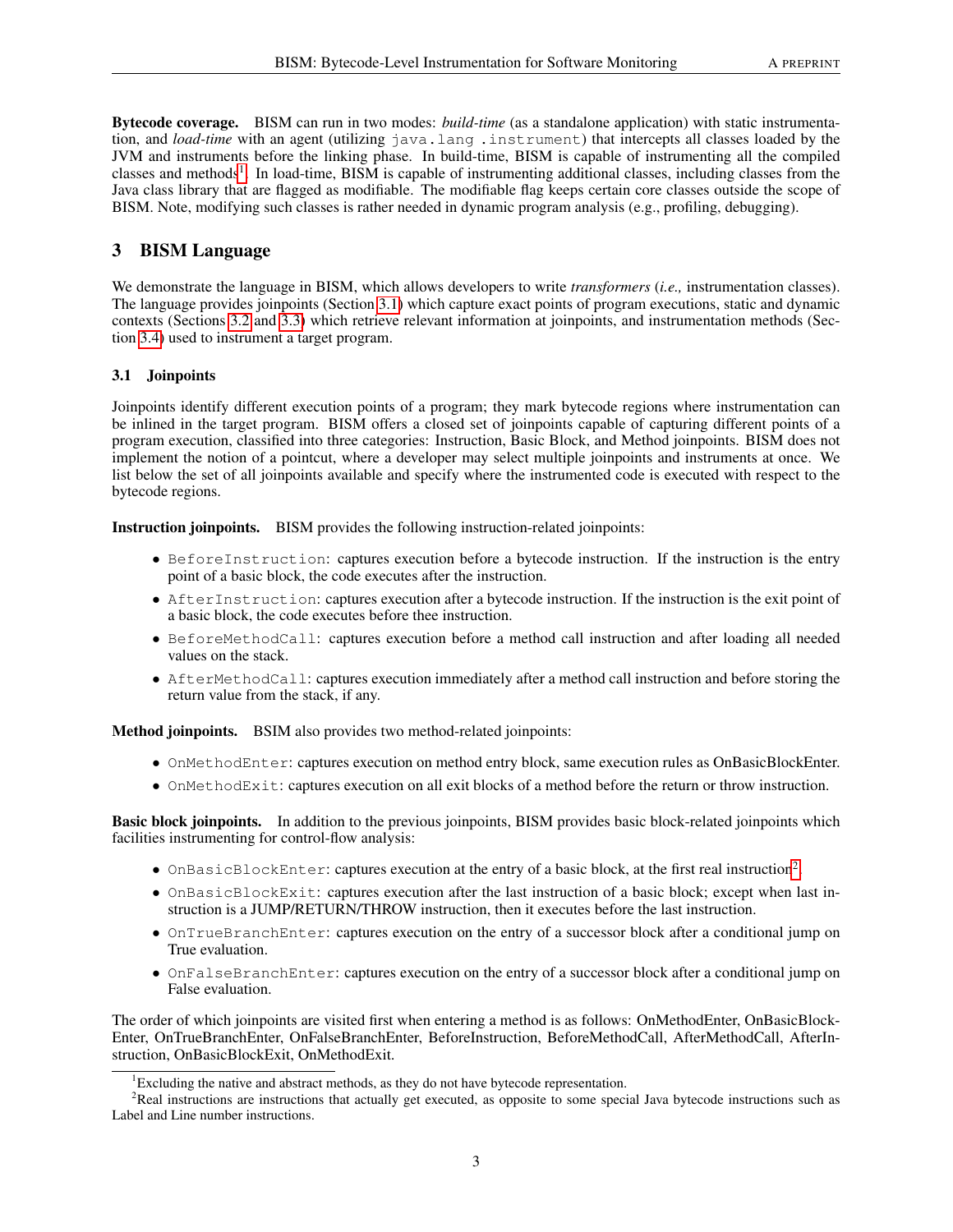## <span id="page-3-0"></span>3.2 Static Context

Static context objects provide relevant static information at joinpoints. These objects can be used to retrieve information about a bytecode instruction, a method call, a basic block, a method, and a class. BISM performs static analysis on target programs and provides additional control-flow-related static information such as basic block successors and predecessors. We list all the static context objects available and their properties.

Instruction context. The Instruction context provides all relevant information about a single instruction being visited, and it contains the following fields:

- index: a unique instruction index.
- node: the ASM org.objectweb.asm.tree.AbstractInsNode that can be casted into a more specific AbstractInsNode sub type.
- opcode: the bytecode instruction opcode.
- next: the next instruction in the current basic block. Null if at the end of a basic block.
- previous: the previous instruction in the basic block. Null if at the beginning of a basic block.
- isConditionalJump(): true if instruction is a conditional jump instruction.
- isBranchingInstruction(): true if instruction is an instance of JumpInsnNode, LookupSwitchInsnNode, TableSwitchInsnNode, or opcode is ATHROW, RET, IRETURN or RETURN.
- stackOperandsCountIfConditionalJump(): the number of stack operands a conditional jump consumes. Equal to -1 in the case of non-conditional jumps.
- getBasicValueFrame(): contains a list of all local variables, stack items, and their types at the stack frame before executing the current instruction.
- getSourceValueFrame(): contains a list of all local variables and stack items and their source i.e. what instruction created/manipulated them.
- methodName: the method name; the owner of the current instruction.
- basicBlock: the BasicBlock context of the current instruction.
- className: the name of the class; the owner of the current instruction.

MethodCall context. A special type of Instruction context (only available before and after method calls). In addition to its Instruction context, it provides the following fields:

- methodOwner: the name of the called class (callee).
- methodName: the name of the method called.
- currentClassName: the name of the calling class.
- node: the ASM MethodInsnNode instruction.
- ins: references the instruction.

BasicBlock context. The BasicBlock context provides information about the current basic block being visited, and it contains the following fields:

- id: a unique String that identifies the basic block.
- index: a unique index that identifies the basic block inside a class.
- blockType: the block type, which can be Normal, ConditionalJump, Goto, Switch, or Return.
- size: the number of instructions in the basic block.
- getSuccessorBlocks(): all successors of the basic block as per the CFG.
- getPredecessorBlocks(): all predecessors of the basic block as per the CFG.
- getTrueBranch(): the target block after a conditional jump evaluates to true, is null if the block does not end with a conditional jump.
- getFalseBranch(): the target block after a conditional jump evaluates to false, is null if the block does not end with a conditional jump.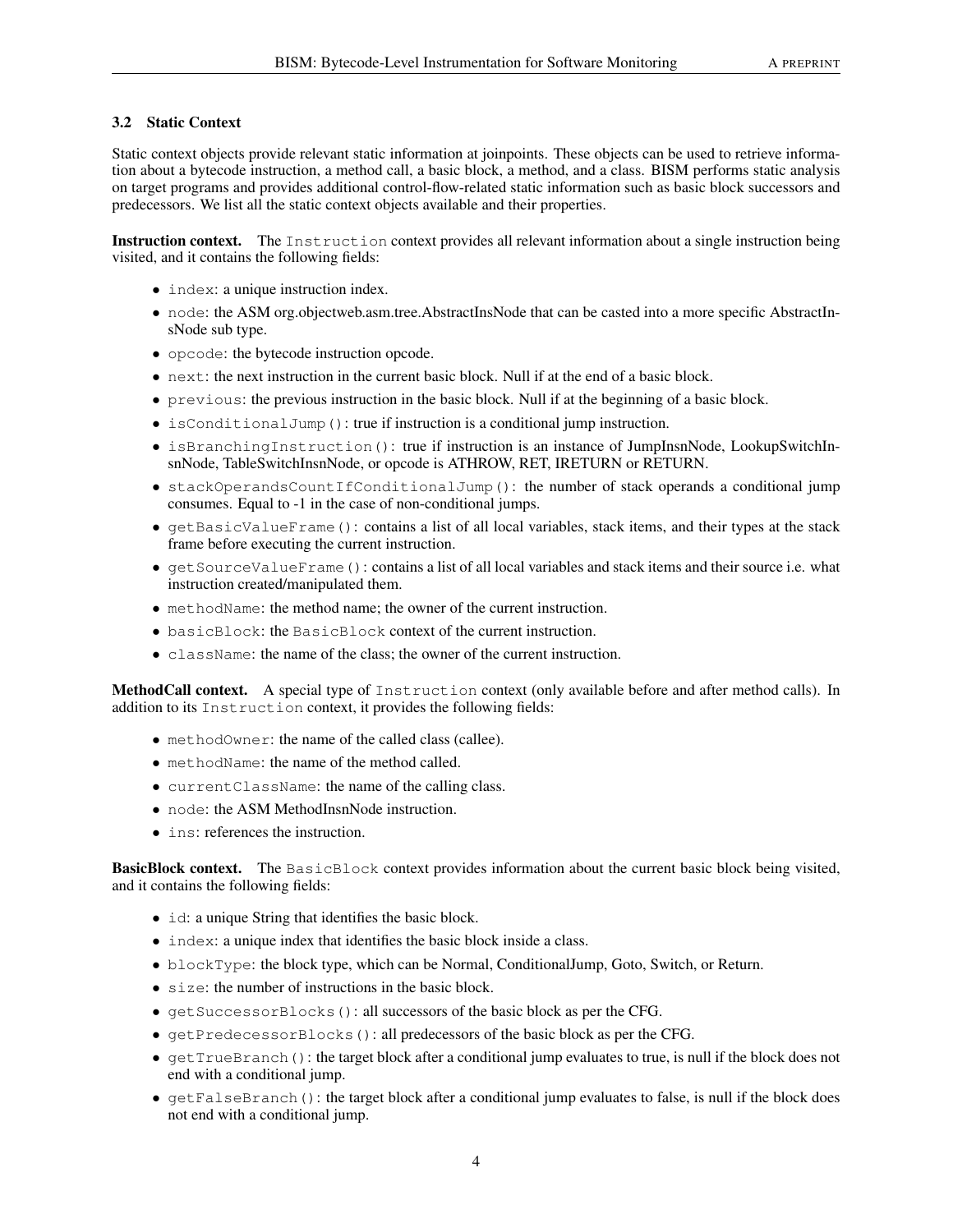- getFirstInstruction(): the first AbstractInsNode in the basic block.
- getFirstRealInstruction(): the first real instruction in the basic block.
- getLastRealInstruction(): the last real instruction in the basic block.
- method: the Method context of the basic block.

Method context. The Method context provides info about the method being visited and has the following fields:

- name: the name of the method.
- methodNode: the ASM org.objectweb.asm.tree.MethodNode.
- getNumberOfBasicBlocks(): the number of basic blocks in the method.
- getEntryBlock(): the entry basic block.
- getExitBlocks(): a list of all exiting basic blocks.
- classContext: the Class context of the method.

Class context. The Class context provides information about the class being instrumented and has the following fields:

- name: the name of the method.
- classNode: the ASM org.objectweb.asm.tree.ClassNode

Static contexts are composed in a hierarchical structure such that an Instruction context object contains a reference to its BasicBlock context, BasicBlock context to its Method context, and a Method context to its Class context.

```
public class BasicBlockTransformer extends Transformer {
   @Override
   public void onBasicBlockEnter(BasicBlock bb){
      String blockId = bb.method.className+"."+bb.method.name+"."+bb.id;
      print("Entered block:" + blockId)
   }
   @Override
   public void onBasicBlockExit(BasicBlock bb)
      String blockId = bb.method.className+"."+bb.method.name+"."+bb.id;
      print("Exited block:" + blockId)
   }
}
```
Listing 1: A transformer for intercepting basic block executions.

The transformer depicted in Listing [1](#page-4-1) uses the joinpoints onBasicBlockEnter and onBasicBlockExit to intercept all basic block executions. The static context BasicBlock bb is used to get the block id, the method name, and the class name. Here, the instrumentation method print inserts a print invocation in the target program before and after every basic block execution.

#### <span id="page-4-0"></span>3.3 Dynamic Context

In addition to static context, BISM provides dynamic context objects at all joinpoints. These objects are capable of accessing dynamic values that are possibly only known during the target program execution. Dynamic Context objects provide access to dynamic values that are possibly only known during execution. BISM gathers this information from local variables and operand stack, then weaves the necessary code to extract this information. In some cases (e.g., when accessing stack values), BISM might instrument additional local variables to store them for later use. We list the methods available in dynamic contexts; note all these calls return a DynamicValue object omitted for brevity: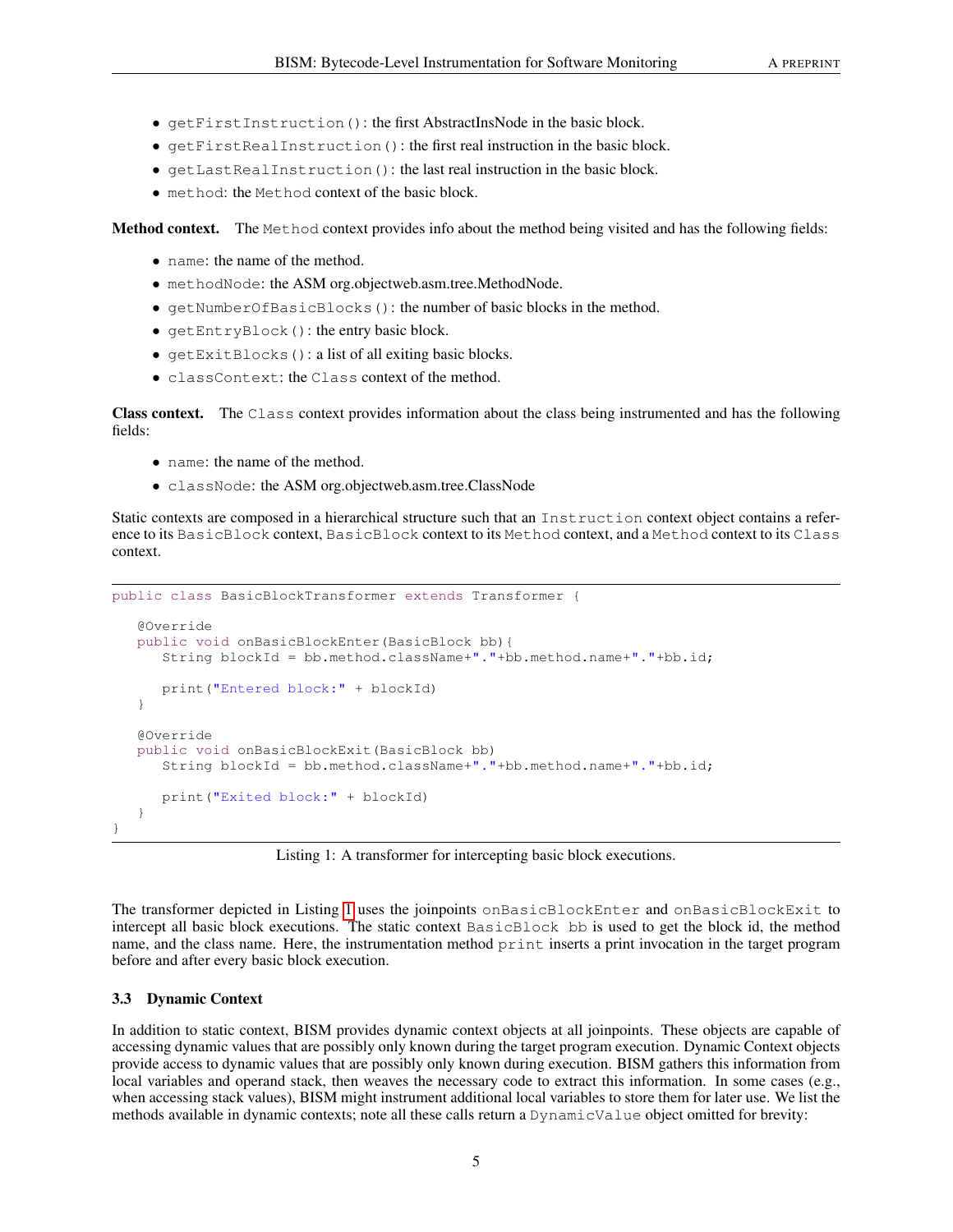- getThis(): returns a reference to the class owner of the method being instrumented, and null if the class or method is static.
- getLocalVariable(int): returns a reference to a local variable by index.
- getStackValue(int): returns a reference to a stack value.
- getInstanceField(String): returns a reference to an instance field in the class being instrumented, and null if static.
- getInstanceField(DynamicValue, String, Class): returns a reference to an instance field in a DynamicValue, and null if field is static or the dynamic value is not an object.
- getStaticField(String): returns a reference to a static field in the class being instrumented.
- getStaticField(DynamicValue, String, Class): returns a reference to a static field in a DynamicValue, and null if the dynamic value is not an object.

Additionally, we list the values related to these methods:

- getMethodArgs(int): returns a reference to a method argument by index starting at 1. Only available in MethodCall and Method joinpoints.
- getMethodReceiver(): returns a reference to the object whose method is being called. Returns null for static methods. Only available only in MethodCall joinpoints.
- getMethodResult(): returns a reference to a method result. Only available only in MethodCall joinpoints.

BISM also allows to add new local variables to a method explicitly; these are useful for different purposes like to pass data across joinpoints. Note that the scope of the values of these variables is the method where they are created.

- addLocalVariable(Object value): creates a new local variable and sets it to a primitive value, then return its reference as a LocalVariable type. This is only available in Method joinpoints.
- updateLocalVariable(LocalVariable, Object value): updates a LocalVariable and sets it to a primitive value. This is available in all joinpoints.

Listing [2](#page-6-1) presents a transformer using afterMethodCall joinpoint to capture the return of an Iterator created from a List object, and retrieving dynamic data from the dynamic context object MethodCallDynamicContext dc. The example also shows how to limit the scope using an if-statement to a specific method. Note that BISM also provides a more general *scope* argument that can be specified at runtime to match packages, classes, and methods by names (using possibly wildcards).

#### <span id="page-5-0"></span>3.4 Instrumentation methods

A developer instruments the target program using specified instrumentation methods. BISM provides print methods with multiple options to invoke a print command. It also provides (i) invoke methods for static method invocation and (ii) insert methods for bytecode instruction insertion. These methods are compiled by BISM into bytecode instructions and inlined at the exact joinpoint locations. We list below the instrumentation methods available in BISM.

Printing on console. Instrumenting print statements in the target program can be achieved via multiple print instrumentation methods available in BISM. These methods take either static values or dynamic values retrieved in joinpoints. Listing [1](#page-4-1) shows an example of using one of the print helper methods to instrument the target program to print the basic block constructed id. We list all of these methods:

- print (String): prints a message on the console.
- println(String): prints a message on the console followed by a new line.
- print(DynamicValue): prints the toString() of a dynamic value on the console.
- printHash(DynamicValue): prints the unique identity hash code of a dynamic value.
- print (String, boolean): similar to print (String) but if passed boolean true, the print stream will be err.
- print(DynamicValue, boolean): similar to print(DynamicValue) but if passed boolean true, the print stream will be err.
- printHash(DynamicValue, boolean): similar to printHash(DynamicValue) but if passed boolean true, the print stream will be err.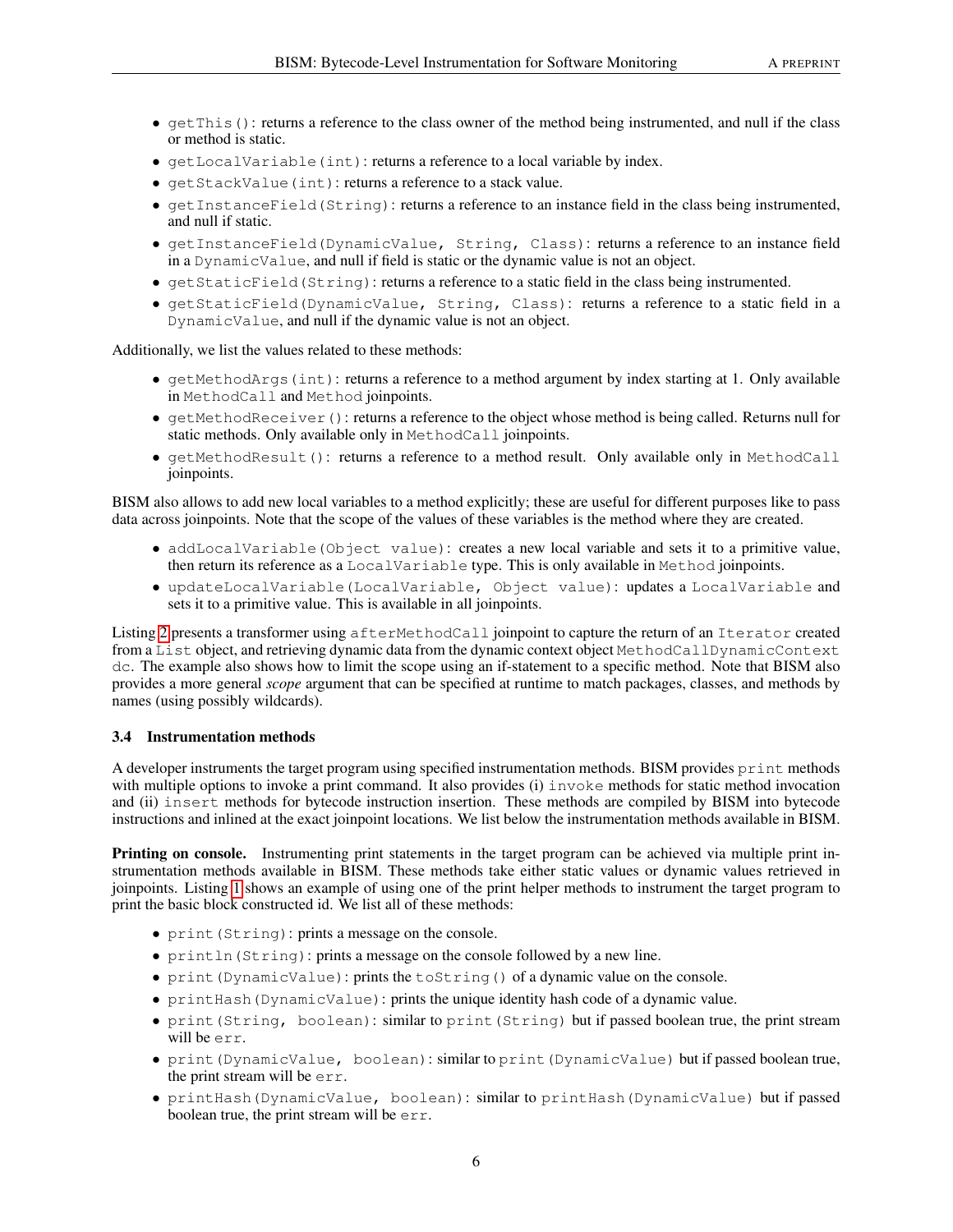```
public class IteratorTransformer extends Transformer {
@Override
public void afterMethodCall(MethodCall mc, MethodCallDynamicContext dc){
   if (mc.methodName.equals("iterator") && mc.methodOwner.endsWith("List")) {
      // Access to dynamic data
      DynamicValue callingClass = dc.getThis(mc);DynamicValue list = dc.getMethodTarget(mc);
      DynamicValue iterator = dc.getMethodResult(mc);// Invoking a monitor
      StaticInvocation sti =
         new StaticInvocation("IteratorMonitor", "iteratorCreation");
      sti.addParameter(callingClass);
      sti.addParameter(list);
      sti.addParameter(iterator);
      invoke(sti);
   }
}
}
```
Listing 2: A transformer that intercepts the creation of an iterator from a List.

Invoking static methods. Invoking external static methods can be achieved using the instrumentation method invoke. An object of type StaticInvocation should be constructed in a joinpoint and provided with the external class name,the method name, and parameters. Listing [2](#page-6-1) depicts a transformer that instrument the target program to call an external monitor method iteratorCreation. The StaticInvocation constructor takes in the monitor class name and method name. addParameter() is then called to add parameters to the invocation, it supports either DynamicValue type, or any primitive type in Java including String type (any other type will be ignored). After that, invoke weaves the method call in the target program.

Raw bytecode instructions. Inserting raw bytecode instructions can be achieved using two insert methods, one takes as an argument a single ASM AbstractInsnNode instruction, and the other takes a list of instructions. When using these methods, it is the responsibility of the developer to write correct instructions and avoid breaking the code. Errors can be introduced by ignoring the stack requirements and altering local variables. For Java 8 and above programs, using the insert methods to push new values on the stack or create local variables requires modifying the maxStack and maxLocals values. All static context objects, hold the needed ASM object MethodNode to increment the values maxLocals and maxStack from within the joinpoint. These methods are:

- insert(AbstractInsnNode ins)
- insert(List<AbstractInsnNode> ins)

#### <span id="page-6-0"></span>4 BISM Implementation

BISM is an open-source tool [\[10\]](#page-11-9) implemented in Java using about 4,000 LOC and 40 classes distributed in separate modules. It uses ASM for bytecode parsing, analysis, and weaving. Fig. [1](#page-7-1) shows BISM internal workflow.

(1) User Input. In build-time mode, BISM takes a target program bytecode (*.class* or *.jar*) to be instrumented, and a transformer which specifies the instrumentation logic. In load-time mode, BISM only takes a transformer, which is used to instrument every class being loaded by the JVM. BISM provides several built-in transformers that can be directly used. Moreover, users can specify a scope to filter target packages, classes, or methods.

(2) Parse Bytecode. BISM uses ASM to parse the bytecode and to generate a tree object which contains all the class details, such as fields, methods, and instructions.

(3) Build CFG. BISM constructs the CFGs for all methods in the target class. If the transformer utilizes control-flow joinpoints (onTrueBranch and onFalseBranch), BISM eliminates all *critical edges* from the CFGs to avoid instrumentation errors. This is done by inserting empty basic blocks in the middle of critical edges. Note, BISM keeps copies of the original CFGs. Users can optionally enable the *visualizer* to store CFGs in HTML files on the disk.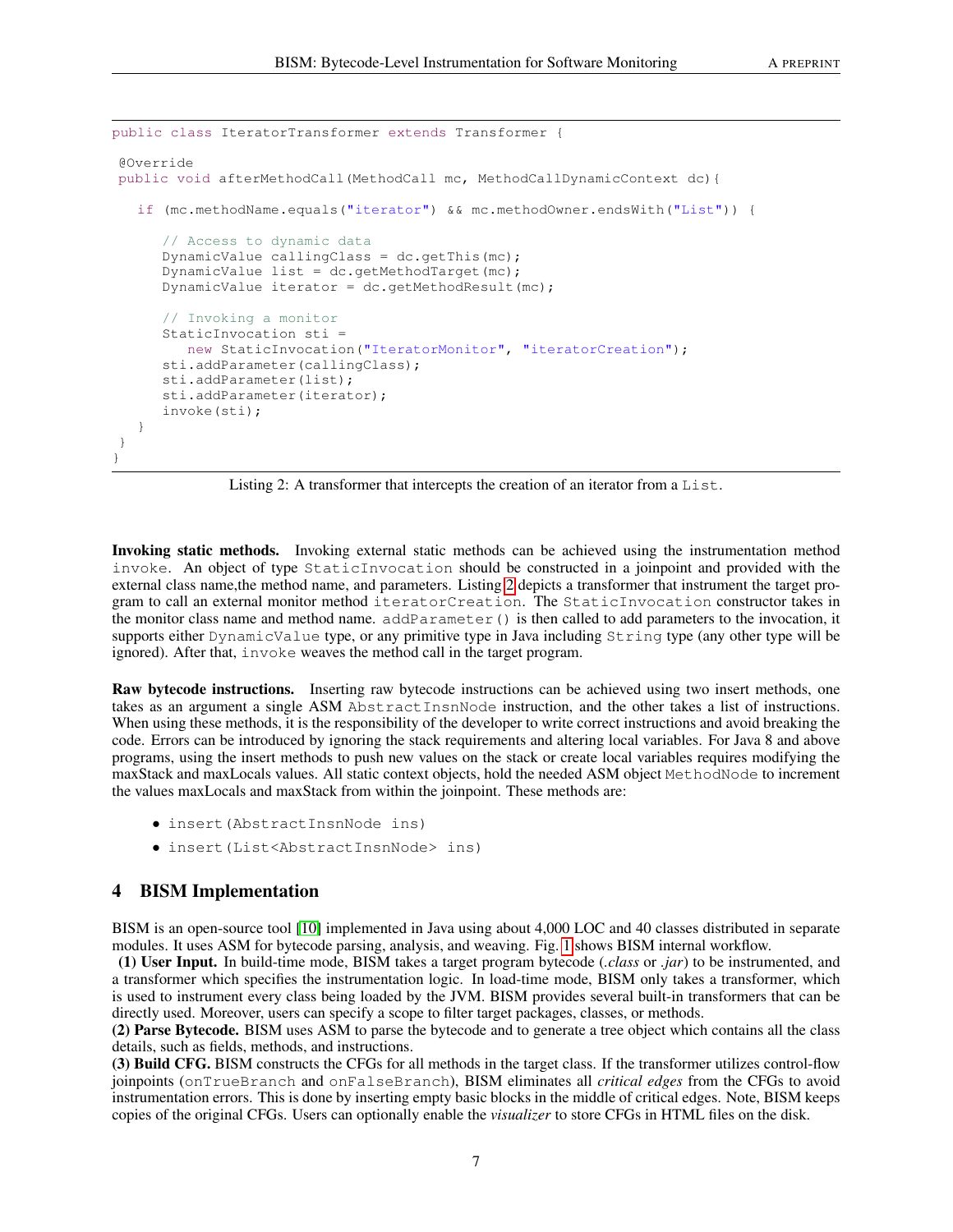<span id="page-7-1"></span>

Figure 1: Instrumentation process in BISM.

(4) Generate Joinpoints and Context Objects. BISM iterates over the target class to generate all joinpoints utilizing the created CFGs. At each joinpoint, the relevant static and dynamic context objects are created.

(5) Transformer Weaving. BISM evaluates the used dynamic contexts based on the joinpoint static information and weaves the bytecode needed to extract concrete values from executions. It then weaves instrumentation methods by compiling them into bytecode instructions that are woven into the target program at the specified joinpoint.

(6) Output. The instrumented bytecode is then output back as a *.class* file in build-time mode, or passed as raw bytes to the JVM in load-time mode. In case of instrumentation errors, e.g., due to adding manual ASM instructions, BISM emits a weaving error. If the visualizer is enabled, instrumented CFGs are stored in HTML files on the disk.

# <span id="page-7-0"></span>5 Evaluation

We compare BISM with DiSL using two complementary experiments. To guarantee fairness, we switched off adding exception handlers around instrumented code in DiSL. In what follows, we illustrate how we carried out our experiments.

## <span id="page-7-3"></span>5.1 Inline Monitor to Detect Test Inversions

We instrument an external AES (Advanced Encryption Standard) implementation in build-time mode to detect test inversions. The instrumentation deploys inline monitors that duplicate all conditional jumps in their successor blocks to report test inversions. In BSIM, we use the beforeInstruction joinpoint to capture all conditional jumps. We extract the opcode from the static context object Instructions and use the instrumentation method insert to duplicate the jump-related stack values <sup>[3](#page-7-2)</sup>. We then use the control-flow joinpoints OnTrueBranchEnter and onFalseBranchEnter to capture the blocks executing after the jump. We inline at the beginning of these blocks, utilizing insert, a duplicate test that reports any inconsistency. This test is written in bytecode instructions based on the last captured conditional jump, and reports a test inversion attack if it happens. In DiSL, we write multiple instrumentation snippets, using the BytecodeMarker to capture all conditional jumps before they occur. We implement a custom InstructionStaticContext object to retrieve additional static information from conditional jump instructions such as the index of a jump target. We also use the dynamic context object to retrieve stack values. We then store the extracted information in synthetic local variables, and we add a flag to specify that a jump has occurred. Using the BasicBlockMarker, we capture basic block entries and check if a jump occurred before entering each block. Accordingly, we re-evaluate the conditional jump in Java syntax using a switch statement on opcodes and the expected target. Hence, we report any inconsistency if it happened.

We use AES to encrypt then decrypt input files of different sizes, line by line. The bytecode size of the original AES class is 9 KB. After instrumentation, it is 10 KB (+11.11%) for BISM, and 128 KB (+1322%) for DiSL. The significant overhead in DiSL is due to the inability to inline the monitor in bytecode and having to instrument it in Java. Fig. [2](#page-8-0) reports runtime and memory footprint with respect to file size (KB). For each input file, we performed 100 measurements and reported the mean and the standard deviation. The latter is very low. We used Java JDK 8u181 with 4 GB maximum heap size on a standard PC (Intel Core i7 2.2 GHz, 16 GB RAM) running macOS Catalina v10.15.5 64-bit. The results show that BISM incurs less overhead than DiSL for all file sizes. Table [1](#page-8-1) reports the number of events (*i.e.,* checks duplicated).

<span id="page-7-2"></span><sup>&</sup>lt;sup>3</sup>Note that extracting stack values can be also achieved using dynamic context method  $q$ etStackValue and adding new local variables.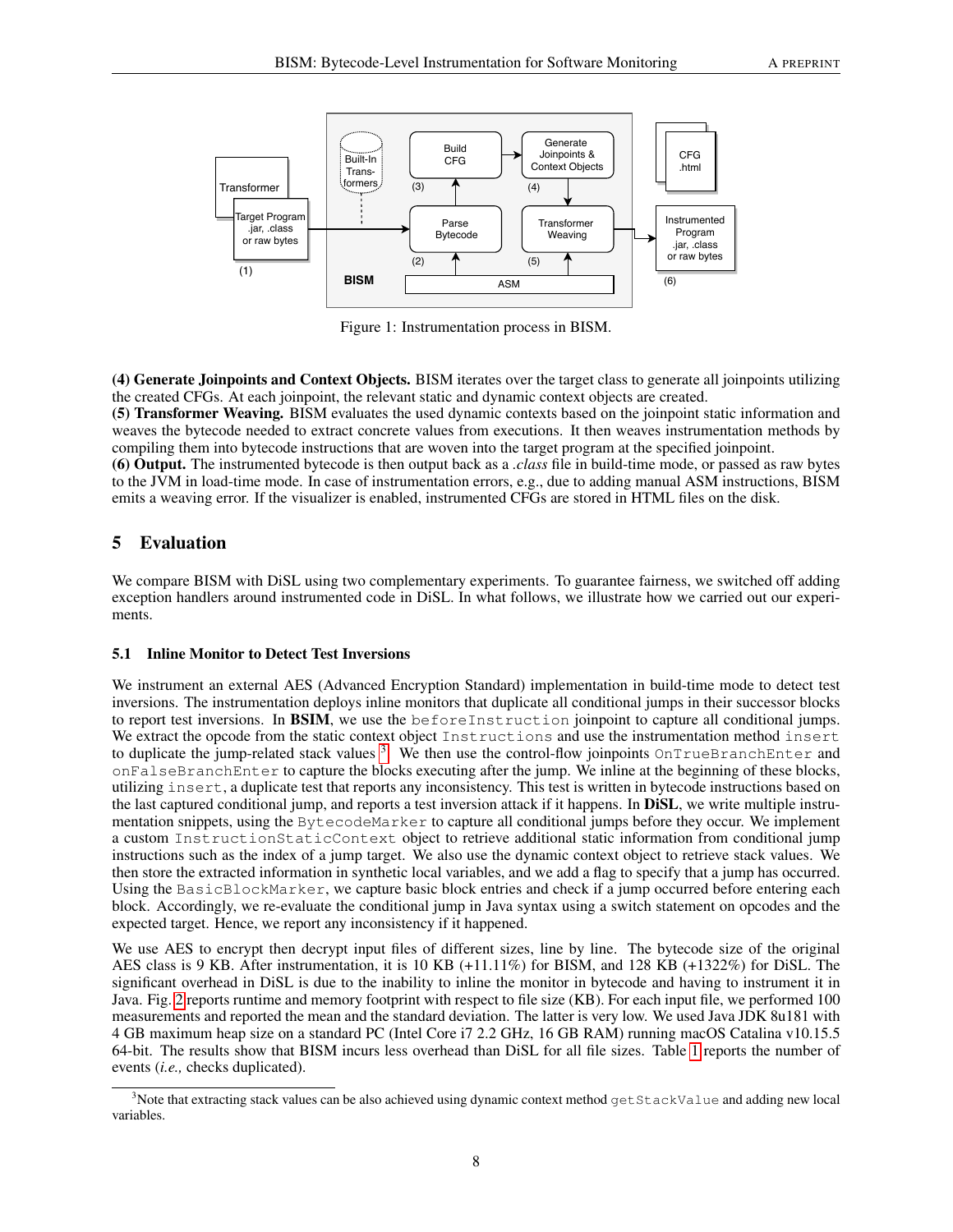<span id="page-8-0"></span>

Figure 2: Runtime and memory footprint by AES on files of different sizes.

<span id="page-8-1"></span>

| Table 1: Number of events by AES class (in millions).                                          |  |  |  |  |  |  |  |  |       |  |  |
|------------------------------------------------------------------------------------------------|--|--|--|--|--|--|--|--|-------|--|--|
| Input File (KB) $\mid 2^0 \mid 2^1 \mid 2^2 \mid 2^3 \mid 2^4 \mid 2^5 \mid 2^6 \mid 2^7 \mid$ |  |  |  |  |  |  |  |  | $2^8$ |  |  |
|                                                                                                |  |  |  |  |  |  |  |  |       |  |  |

#### 5.2 DaCapo Benchmarks

We compare BISM, DiSL and AspectJ in a general runtime verification scenario. We use HasNext, UnSafeIterator and SafeSyncMap properties. HasNext property specifies that a program should always call *hasNext()* before calling *next()* on an iterator. UnSafeIterator property specifies that a collection should not be updated when an iterator associated with it is being used. SafeSyncMap property specifies that a map should not be updated when an iterator associated with it is being used. We instrument, in build-time and load-time mode, the benchmarks in the DaCapo suite [\[9\]](#page-11-8) (dacapo-9.12-bach), targeting only the packages specific to each benchmark. We implement an external monitor library to receive the events with methods that only count the number of invocations. Instrumentation in BISM is straightforward and written in one Transformer class. Method calls are captured using joinpoints beforeMethodCall and afterMethodCall, and are filtered by their names and owners using the static context object provided with the joinpoints. To limit the scope to the specific benchmark packages, we use the runtime argument *scope*. To access the receivers and results of the method calls (dynamic values), we utilize getMethodReceiver() and getMethodResult() methods. After that, we construct a StaticInvocation object and add the dynamic values to this object. Then to invoke the external monitor library, we utilize invoke instrumentation methods. Instrumentation in DiSL is written in several classes. For each different method call, we write a custom Marker that filters using ASM syntax for a method name and owner. For each marker, we implement an instrumentation snippet in the main instrumentation class. To limit the scope to certain packages, we use the scope annotation on each instrumentation snippet. To access the receivers of the method calls, we use argument processors, and to access method results we use their dynamic context method getStackValue(). Then to invoke the external monitors, we include the monitor library in the instrumentation package and call the methods directly. Instrumentation in AspectJ is written in one Aspect class. We capture method calls with call joinpoints. We defined respective pointcuts and advices to invoke the monitors. We limit the scope to specific packages in the configuration file.

We used Java JDK 8u251 with 2 GB maximum heap size on an Intel Core i9-9980HK (2.4 GHz, 8 GB RAM) running Ubuntu 20.04 LTS 64-bit. Fig. [3](#page-9-1) reports the runtime for running BISM and DiSL in (a) build-time and (b) load-time. Our measurements correspond to the mean of 15 runs on each benchmark, also showing the standard deviation. For build-time mode, BISM instrumentation shows less overhead on average. For load-time mode, BISM shows less overhead in all benchmarks. Table [2](#page-9-2) reports the number of emitted events in each benchmark<sup>[4](#page-8-2)</sup> the number of classes in the scope of instrumentation, instrumented classes (Ins.), and their bytecode size with overhead percentages (Ovh.). The results show that BISM incurs less overhead in all benchmarks.

Our evaluation confirms that BISM is a lightweight tool that can be used efficiently in runtime verification. BISM incurs low overhead and produces fast and minimal bytecode. For the difference in bytecode size with DiSL, we observe that even with exception-handlers turned off, DiSL still wraps a targeted region with try-finally blocks when

<span id="page-8-2"></span><sup>4</sup>The number of emitted events matches between BISM and DiSL. Even with non-determinism in specific benchmarks, the variation in the number of events is negligible.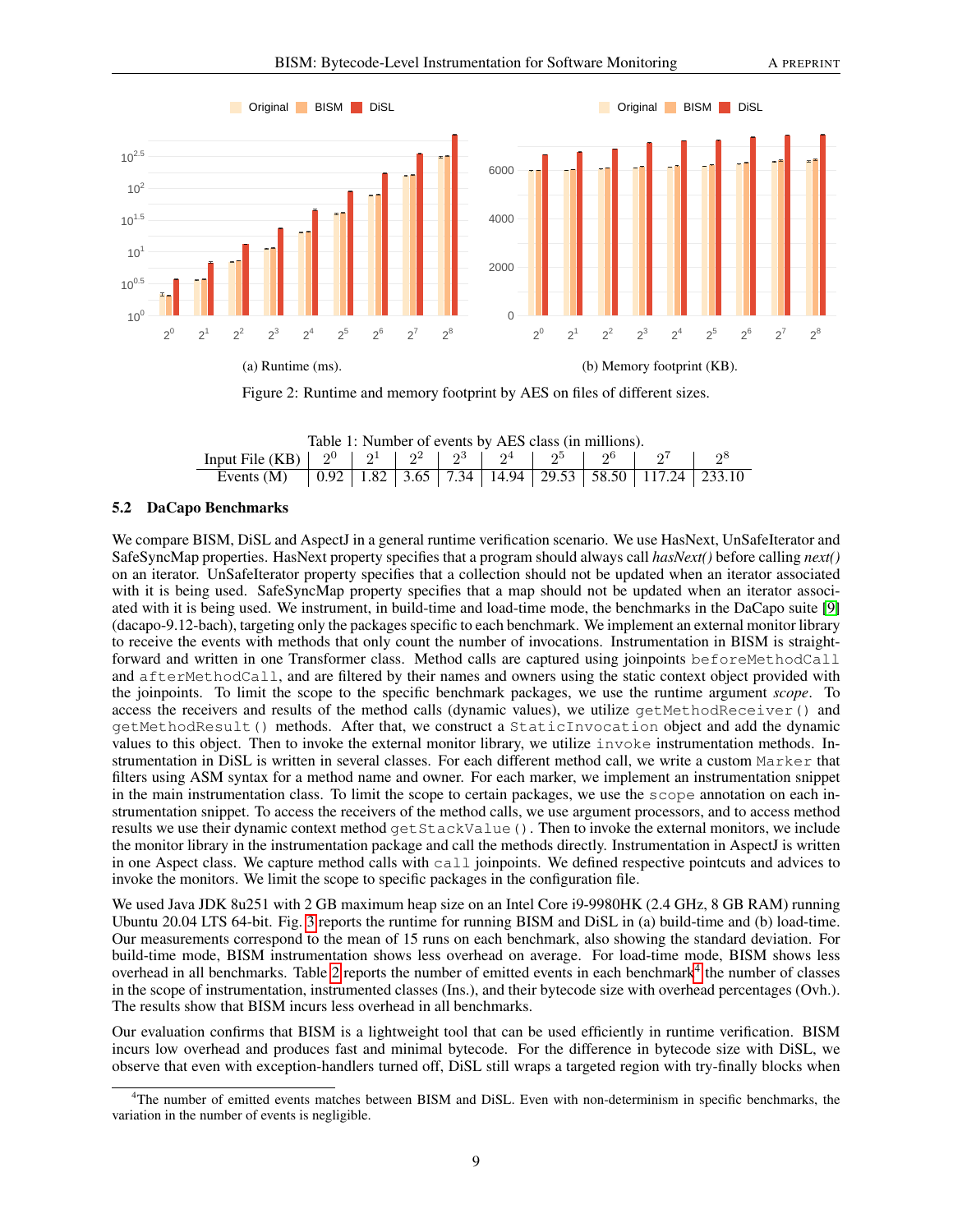<span id="page-9-1"></span>

Figure 3: DaCapo benchmarks execution time in ms.

<span id="page-9-2"></span>

|         | Events            | Scope |     | Original | <b>BISM</b> |          | DiSL |          |
|---------|-------------------|-------|-----|----------|-------------|----------|------|----------|
|         |                   |       |     | KB       | KВ          | Ovh. $%$ | KB   | Ovh. $%$ |
| avrora  | 2.5 M             | 1550  | 35  | 257      | 264         | 2.72     | 270  | 5.06     |
| batik   | 0.52 <sub>M</sub> | 2689  | 136 | 1544     | 1572        | 1.81     | 1588 | 2.85     |
| fop     | 1.6 M             | 1336  | 172 | 1784     | 1808        | 1.35     | 1876 | 5.16     |
| h2      | 28 M              | 472   | 61  | 694      | 704         | 1.44     | 720  | 3.75     |
| pmd     | 6.6 M             | 721   | 90  | 756      | 774         | 2.38     | 794  | 5.03     |
| sunflow | 3.9 <sub>M</sub>  | 221   | 8   | 69       | 71          | 2.90     | 74   | 7.25     |
| xalan   | 1.04 <sub>M</sub> | 661   | Q   | 100      | 101         | 1.00     | 103  | 3.00     |

Table 2: Bytecode size of the instrumented benchmarks applications.

@After annotation is used. This is to guarantee that an event will be emitted after a method call, even if an exception is thrown. For load-time instrumentation, the overhead gap closes between BISM and DiSL in benchmarks that have a large number of classes in scope and a small number of instrumented classes. That is because BISM performs a full analysis of the classes in scope to generate its static context. While DiSL generates static context only after marking the needed regions, which is more efficient.

# <span id="page-9-0"></span>6 Related Work and Discussion

We compare BISM with general-purpose tools for instrumenting Java programs.

ASM [\[6\]](#page-11-5) is a bytecode manipulation framework utilized by several tools, including BISM. ASM offers two APIs that can be used interchangeably to parse, load, and modify classes. However, to use ASM, a developer has to deal with the low-level details of bytecode instructions and the JVM. BISM offers extended ASM compatibility and provides abstraction with its aspect-oriented paradigm.

DiSL is a bytecode-level instrumentation framework designed for dynamic program analysis [\[8\]](#page-11-7). DiSL adopts an aspect-oriented paradigm. It provides an extensible joinpoint model and access to static and dynamic context information. Even though BISM provides a fixed set of joinpoints and static context objects, it performs static analysis on target programs to offer additional and needed out-of-the-box control-flow joinpoints with full static information. As for dynamic context objects, both BISM and DiSL provide equal access. However, DiSL provides typed dynamic objects. Also, both are capable of inserting synthetic local variables (restricted to primitive types in BISM). Both BISM and DiSL require basic knowledge about bytecode semantics from their users. In DiSL, writing custom markers and context objects also requires additional ASM syntax knowledge. However, DiSL does not allow the insertion of arbitrary bytecode instructions but provides a mechanism to write custom transformers in ASM that runs before instrumentation. Whereas, BISM allows to directly insert bytecode instructions, as such a mechanism is essential in many runtime monitoring scenarios, as seen in Section [5.1.](#page-7-3) All in all, DiSL provides more features (mostly targeted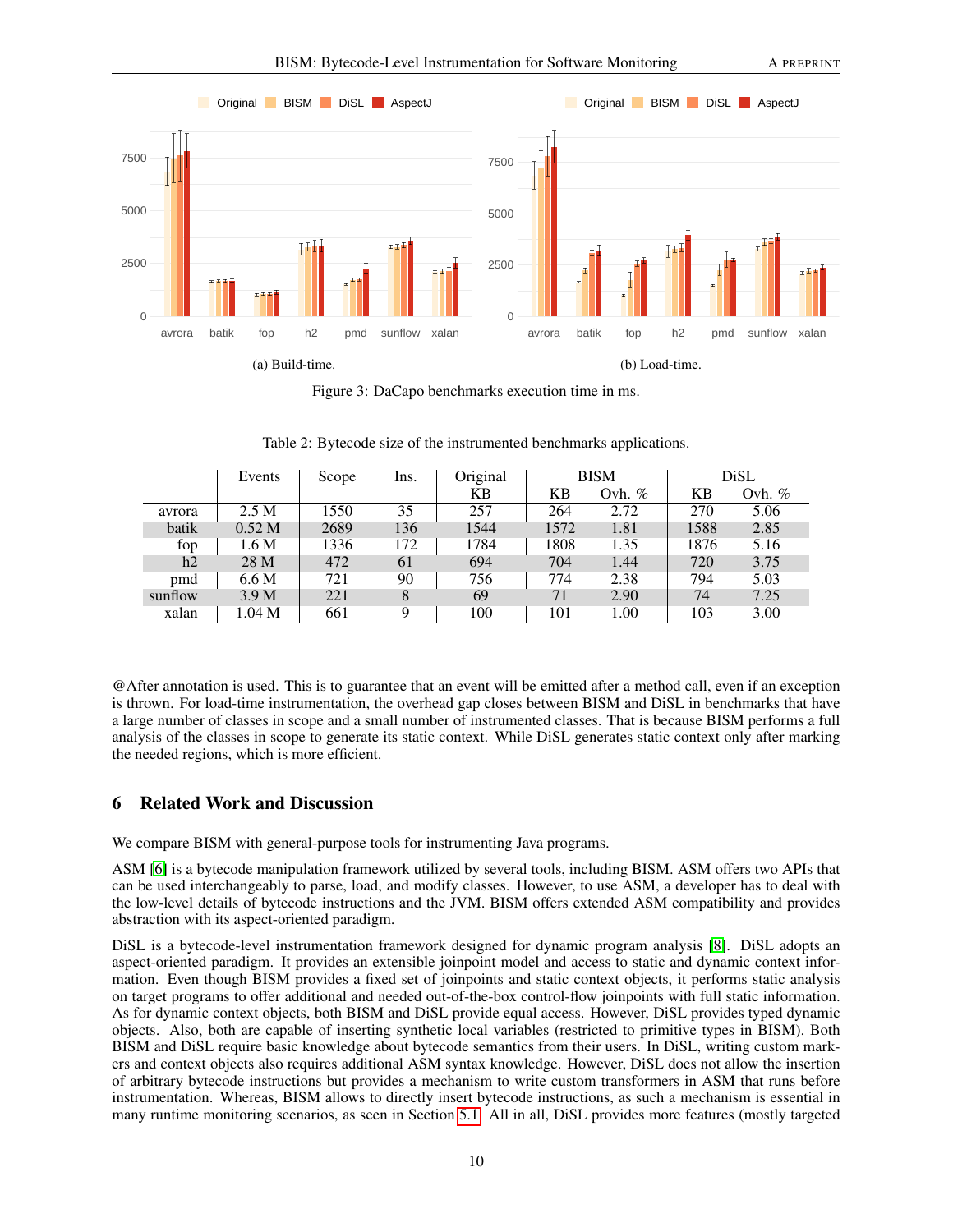for writing dynamic analysis tools) and enables dynamic dispatch amongst multiple instrumentations and analysis without interference [\[11\]](#page-11-10), while BISM is more lightweight as shown by our evaluation.

AspectJ [\[5\]](#page-11-4) is the standard aspect-oriented programming [\[2\]](#page-11-1) framework highly adopted for instrumenting Java applications. It provides a high-level language used in several domains like monitoring, debugging, and logging. AspectJ cannot capture bytecode instructions and basic blocks directly, forcing developers to insert additional code (like method calls) to the source program. With BISM, developers can target single bytecode instructions and basic block levels, and also have access to local variables and stack values. Furthermore, AspectJ introduces a significant instrumentation overhead and provides less control on where instrumentation snippets get inlined. In BISM, the instrumentation methods are weaved with minimal bytecode instructions and are always inlined next to the targeted regions.

# <span id="page-10-0"></span>7 Conclusion

This paper introduces BISM (Bytecode-Level Instrumentation for Software Monitoring), a lightweight bytecode instrumentation tool that features an expressive high-level instrumentation language inspired by the AOP paradigm. Overall, BISM is an effective tool for low-level and control-flow aware instrumentation, complementary to DiSL which is better suited for dynamic analysis (e.g. profiling). We believe that BISM can be used for lightweight and expressive runtime verification.